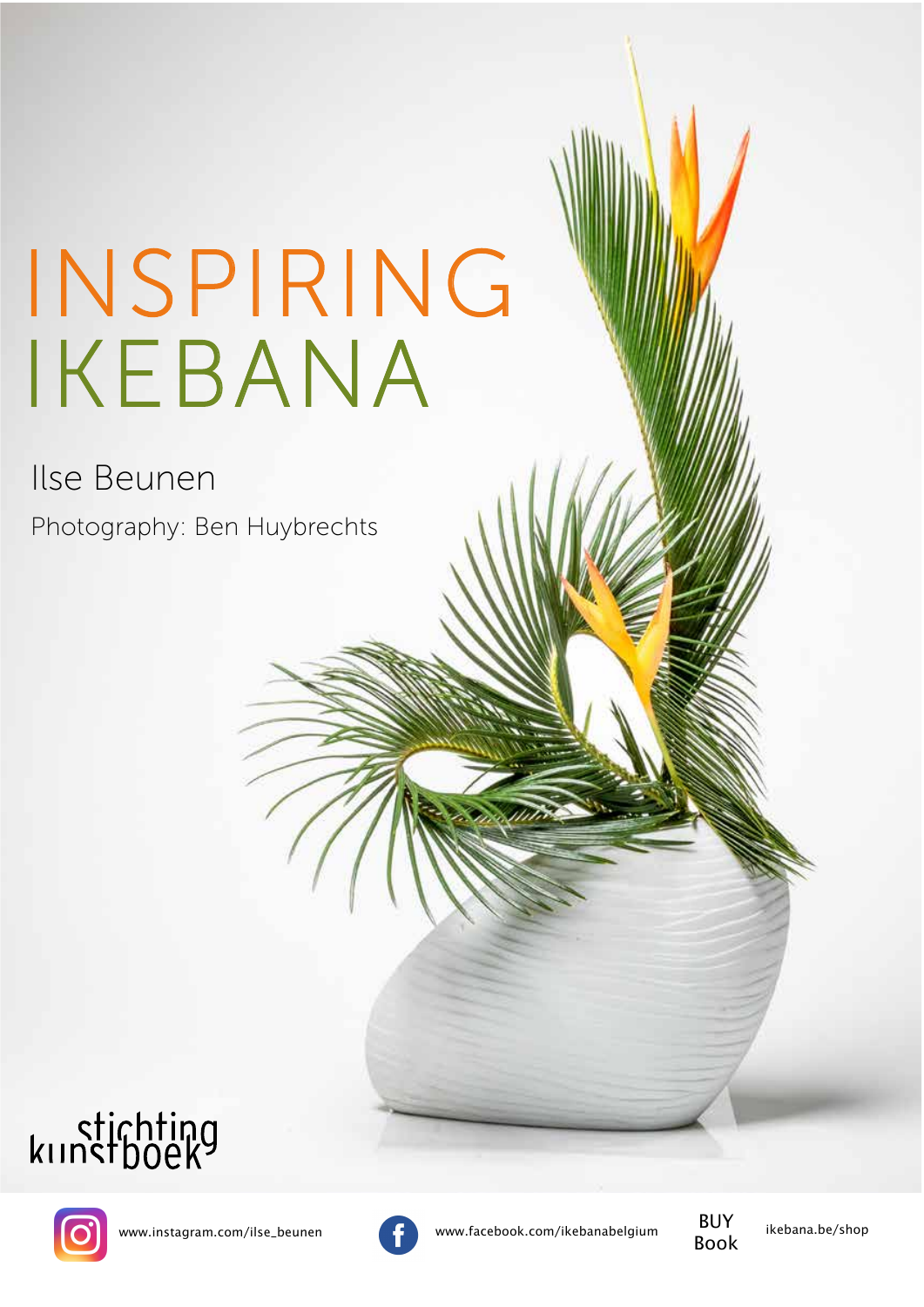## Christmas Nageire Arrangement



The typical Christmas colors, green, red and white are the inspiration behind this arrangement. I used a tall vase with classic cross fixation. Pruned and cleaned pine branches combined with rosehip branches are my favorite fresh material for Christmas. When you thin out pine needles, you create elegant tufts. The pine branch looks less busy, and the needles have space to stand straight. During Christmas and New Year, pine and evergreens are often used in traditional floristry, as well as Ikebana arrangements, because of their symbolic value. In many cultures, a pine tree is placed inside the house and decorated. In Japan, pine also is an essential item in New Year's decorations; however there is no decorated tree in the house. In Japan, pine symbolizes longevity and wards against misfortune and evil spirits. Most people and businesses place bamboo and pine decorations at the entrance porch. Many Ikebana schools have specific styles and designs for New Year arrangements and arranging with pine. Here I wanted to emphasize the grace of the pine branches and combine them with rose hips and Anthurium.

## MATERIAL

*Pinus, Rose hip branches, Anthurium, Berzelia abrotanoides*